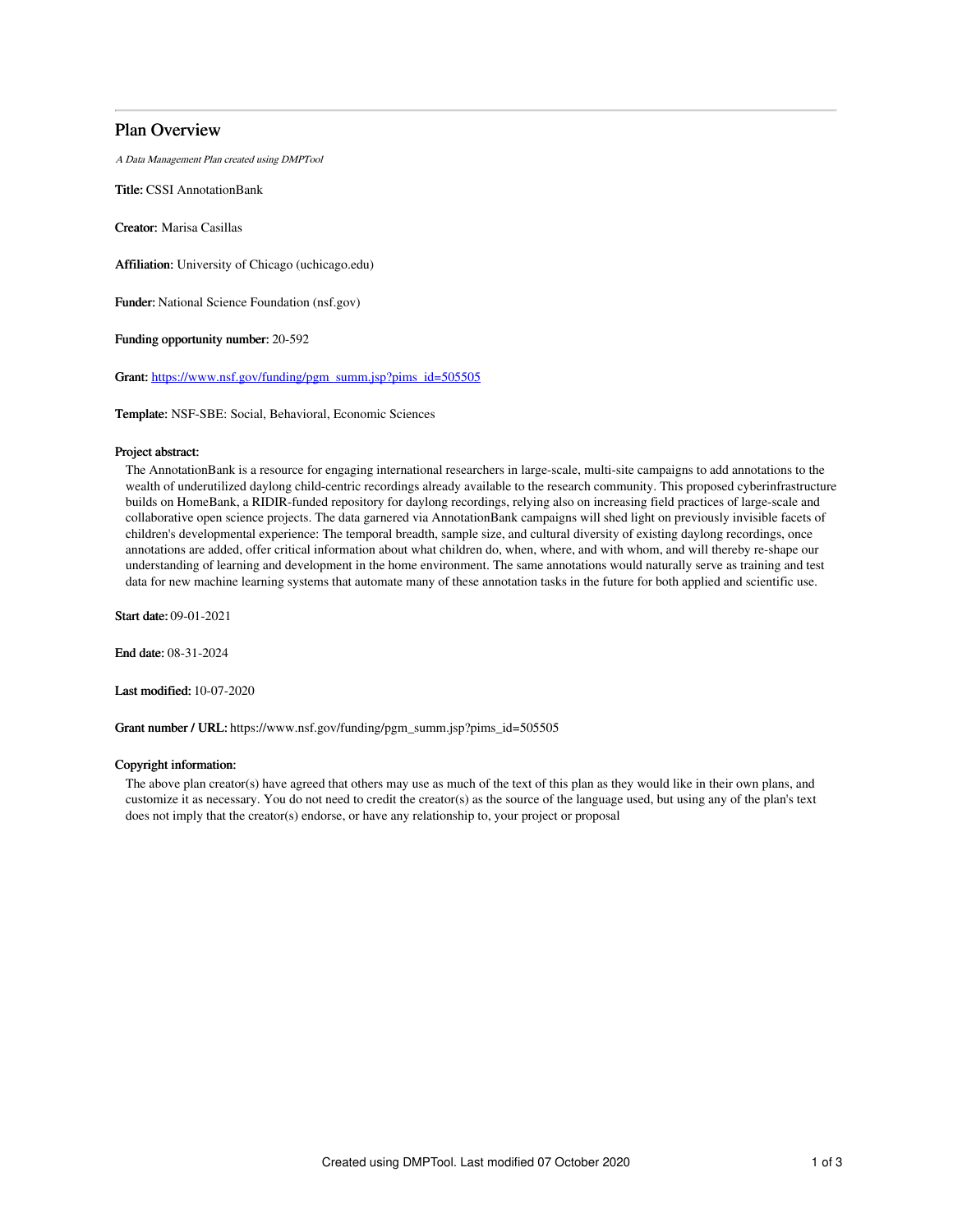# Roles and responsibilities

#### The DMP should outline the rights and obligations of all parties as to their roles and responsibilities in the management and retention of research data. It should also consider changes to roles and responsibilities that will occur should a principal investigator or co-PI leave the institution or project. Any costs should be explained in the Budget Justification pages.

PIs Casillas and Frank, both experienced and early Open Science adopters, will lead the management and retention of research data in this project; they will supervise a dedicated software developer and project coordinator to aid in data management. Because this project builds on an existing community data repository (HomeBank), PIs Casillas and Frank are obliged to respect and preserve the access standards set by each sub-dataset contributor, which ranges from free public access to fully embargoed data. Because this project involves the creation of new annotations of the existing data, PIs Casillas, Frank, and their team are responsible for individually coordinating with HomeBank data contributors to ensure that plans for new annotation collection are aligned with the spirit of the access standards set by that contributor before any annotation campaign can proceed. Alignment with data contributor access standards includes: guarantees to secure storage, moderated user access, and long-term data maintenance, as outlined in the HomeBank rules at the point of data contribution; AnnotationBank must uphold these standards from top to bottom. To ensure that these responsibilities are adequately fulfilled, PIs Casillas and Frank must also work closely with the HomeBank leadership team in the construction and management of AnnotationBank. All analysis scripts, pre-prints, and derived, anonymized data used for scientific discovery, must be open to public access by other researchers for re-use and re-analysis. Both PIs Casillas and Frank are responsible for these tasks and, should one of them leave the institution or project, the other will take over the tasks entirely.

### Expected data

#### The DMP should describe the types of data, samples, physical collections, software, curriculum materials, and other materials to be produced in the course of the project. It should then describe the expected types of data to be retained.

Two types of data are produced in the AnnotationBank system: Temporary HomeBank media storage following data requests and a comprehensive database of the cumulative annotations collected via AnnotationBank campaigns. "Media" here includes: short (< 5 min) clips of audio/video or brief streams of (<100) photos and/or image frames from video. Following a data request from a HomeBank user, media files are extracted from HomeBank using the user's credentials, prepared as requested (e.g., snipped into clips). Each media clip is securely stored on AnnotationBank until the user completes its online annotation or downloads it to their local computer, at which point AnnotationBank deletes its copy of the clip. The second type of data, "Annotations", begin with those already associated with HomeBank datasets and are iteratively added to via annotation campaigns using AnnotationBank. Annotations take the form of a database with time-aligned, text-based information relating to the original media (e.g., transcribed speech, descriptions of a scene, etc.); the size and scope of the database grows over the course of the project as new annotations are cumulatively incorporated. Annotation metadata includes the source of the annotation, including the date it was added and the unique and anonymized HomeBank member ID with whom the contribution is associated (ID keys are stored securely in a shared table hosted by HomeBank but accessible to AnnotationBank). Annotations are retained long-term as a corollary data source to the original HomeBank recordings (also long-term), in line with the wishes of the contributor for each dataset annotated. Similarly, HomeBank users' rights to data access extend to accessing AnnotationBank data relating to those same datasets they have access to on HomeBank. Long-term storage of these data is ultimately guaranteed through HomeBank via its host, Carnegie Mellon University. All other products from AnnotationBank, including software, pre-prints, analysis scripts, and derived and anonymized data from scientific analysis will be stored long-term in public repositories (GitHub, OSF).

# Period of data retention

SBE is committed to timely and rapid data distribution. However, it recognizes that types of data can vary widely and that acceptable norms also vary by scientific discipline. It is strongly committed, however, to the underlying principle of timely access, and applicants should address how this will be met in their DMP statement.

As outlined above, all media storage following data requests is temporary, with each stored clip/image stream deleted permanently upon user download and/or online annotation contribution. All annotation data storage is long-term, cumulating in the AnnotationBank and kept as part of the datasets HomeBank users gain rights to upon gaining membership. Far long-term storage of HomeBank materials (which may include an archived version of the AnnotationBank database) is guaranteed via its host, Carnegie Mellon University. All other products including software, analysis scripts, pre-prints and derived and anonymized data from scientific analysis will be stored longterm for public access on OSF and GitHub. Contributed annotations following directed annotation campaigns (such as those outlined in the proposal) shall have a negotiable default embargo time of 1.5 years from the point of data request before HomeBank users can freely access any contributed data; at this point any "checked out" clips to researchers will also be released for additional annotation by others. Requested media files stored temporarily on AnnotationBank will be stored for a negotiable default maximum of two weeks (offline annotation) or six months (online annotation) before deletion.

# Data format and dissemination

#### The DMP should describe data formats, media, and dissemination approaches that will be used to make data and metadata available to others. Policies for public access and sharing should be described, including provisions for appropriate protection of privacy, confidentiality, security, intellectual property, or other rights or requirements. Research centers and major partnerships with industry or other user communities must also address how data are to be shared and managed with partners, center members, and other major stakeholders.

Media data formats include widely-used audio, video, and image types (e.g., .wav, .mp3, .mp4, .png, .jpg). Annotation data will be kept in a multi-tiered, structured database from which specific data tables can be queried (via a combination of SQL and our permissions-checking function). All other resulting scripts and scientific outputs will be shared in standard formats accepted by the scientific community for long-term re-use and re-analysis (e.g., with R/Rmarkdown, Python, and Bash with data tables in .csv and .txt UTF-8 formats). Dissemination of the annotation data will occur via HomeBank, as access to AnnotationBank data requires HomeBank credentials; with a growing body of >50 PI-level members, access to the resulting datasets will be widespread. By limiting access to those with HomeBank credentials, we can guarantee smooth continuation of the access privileges granted by the original data contributors. Dissemination of the other resulting scripts and scientific outputs (which include no personal identifying information) will be completely public, via repositories on OSF and GitHub. These research products (system software, analysis scripts, pre-prints, de-identified derived data for analysis) will be rendered under an Attribution-NonCommercial Creative Commons license as they are considered property of the research community at large; part and parcel of the project's long-term sustainability plan.

## Data storage and preservation of access